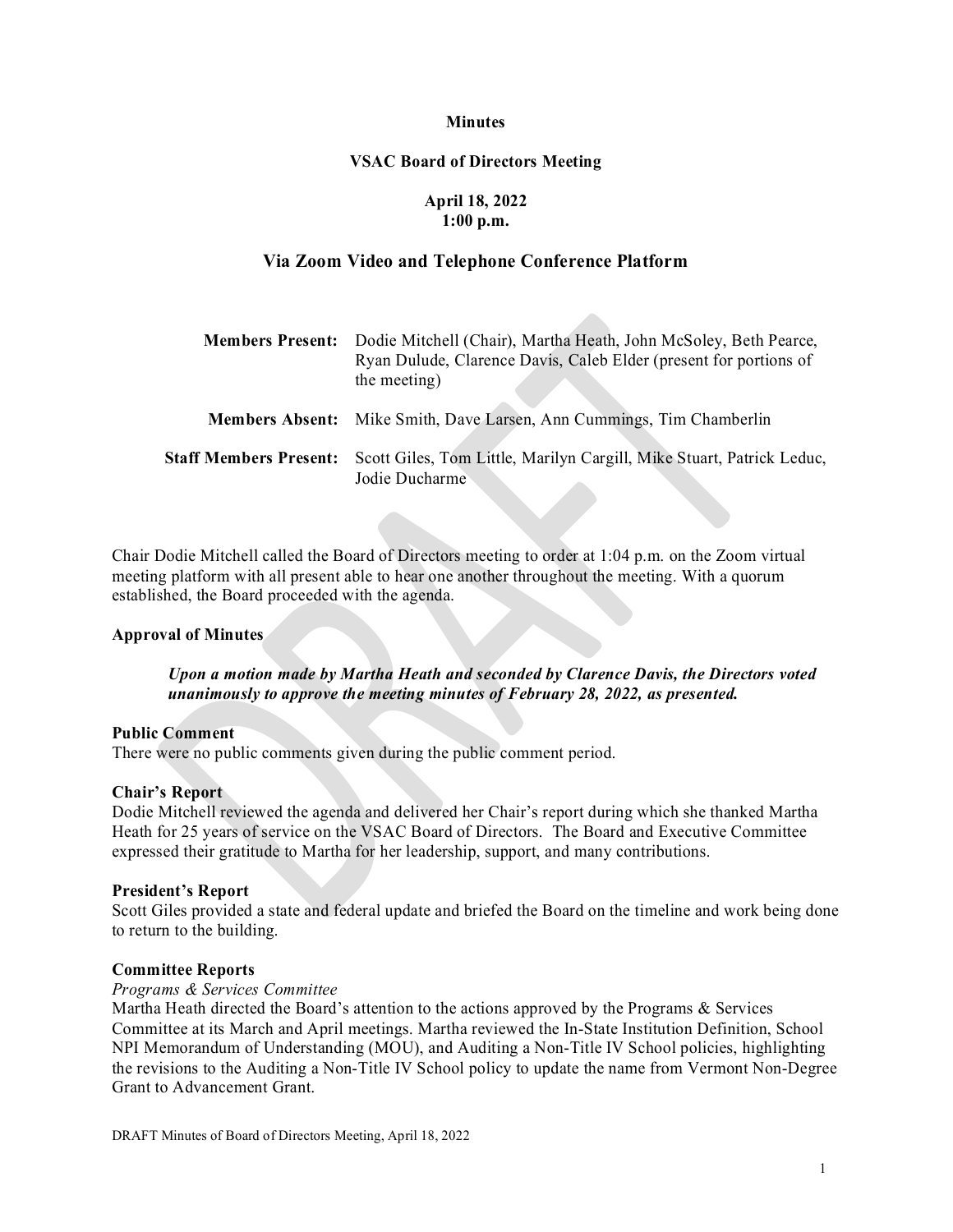# *Upon a motion made by Martha Heath and seconded by Ryan Dulude, the Board of Directors voted unanimously to approve the In-State Institution Definition, School NPI Memorandum of Understanding (MOU), and Auditing a Non-Title IV School policies, as presented.*

Martha transitioned to a discussion of the Divorce Families policy, noting that this policy is often seen as a significant barrier for students and pointing out that schools do not have divorce policies. Martha stated that the Programs & Services Committee recommends that the Board consider terminating this policy.

# *Upon a motion made by Martha Heath and seconded by Clarence Davis, the Board of Directors voted unanimously to terminate the Divorce Families policy, as presented.*

Martha provided an overview of the income cutoff and parent/student contribution cutoff for 2022-2023.

# *Upon a motion made by Martha Heath and seconded by Clarence Davis, the Board voted unanimously to approve the Parent/Student Contribution Cutoff, and to maintain the Income Cutoff for Fiscal Year 2023, as presented.*

Martha walked the Board through the Committee's recommendation for the FY23 Grant Levels.

# *Upon a motion made by Martha Heath and seconded by Ryan Dulude, the Board of Directors voted unanimously to approve the following Resolutions on FY23 grant levels:*

- 1. Resolved, that VSAC shall
- Keep Basic Incentive Grants at the  $$1,000$  level;
- Increase the level of aid for full-time enrollment by  $$1,200.00$  from the level set for academic year 2021-2022;
- Accept 13,200 full-time applications with an anticipated cutoff of March 15, 2023;
- Level fund part-time grants at \$2.0 million with an anticipated cutoff of March 15, 2023;
- Increase nondegree (Advancement Grant) funding to \$3.0 million including the newly appropriated \$1Million Advancement Grant funding. Anticipated cutoff of May 15, 2023;
- Intend that the level of assistance will cover full tuition and fees at the Community College of Vermont to assure an access point for low-income Vermonters; and
- Due to carry forward for last 2 years we will not maintain the 2% reserve for FY '23.

2. Further Resolved that, the Board being aware that there are unknowns at this time which could result in different choices for grant levels and cut-off dates being made when the staff runs the final projections, VSAC's staff are asked to analyze projections in the "live" environment and the President/CEO is thereafter authorized to further adjust the levels up or down by \$100 if necessary.

### *Governance Committee*

Dodie Mitchell reviewed the March 21, 2022 Governance Committee meeting, providing updates on board recruitment, education and training, new member orientation and the upcoming CEO Evaluation. Dodie noted that the Committee will be discussing potential topics for education and training at their May meeting and asked that Board members send topics they want to know more about or are curious about to her and Scott Giles.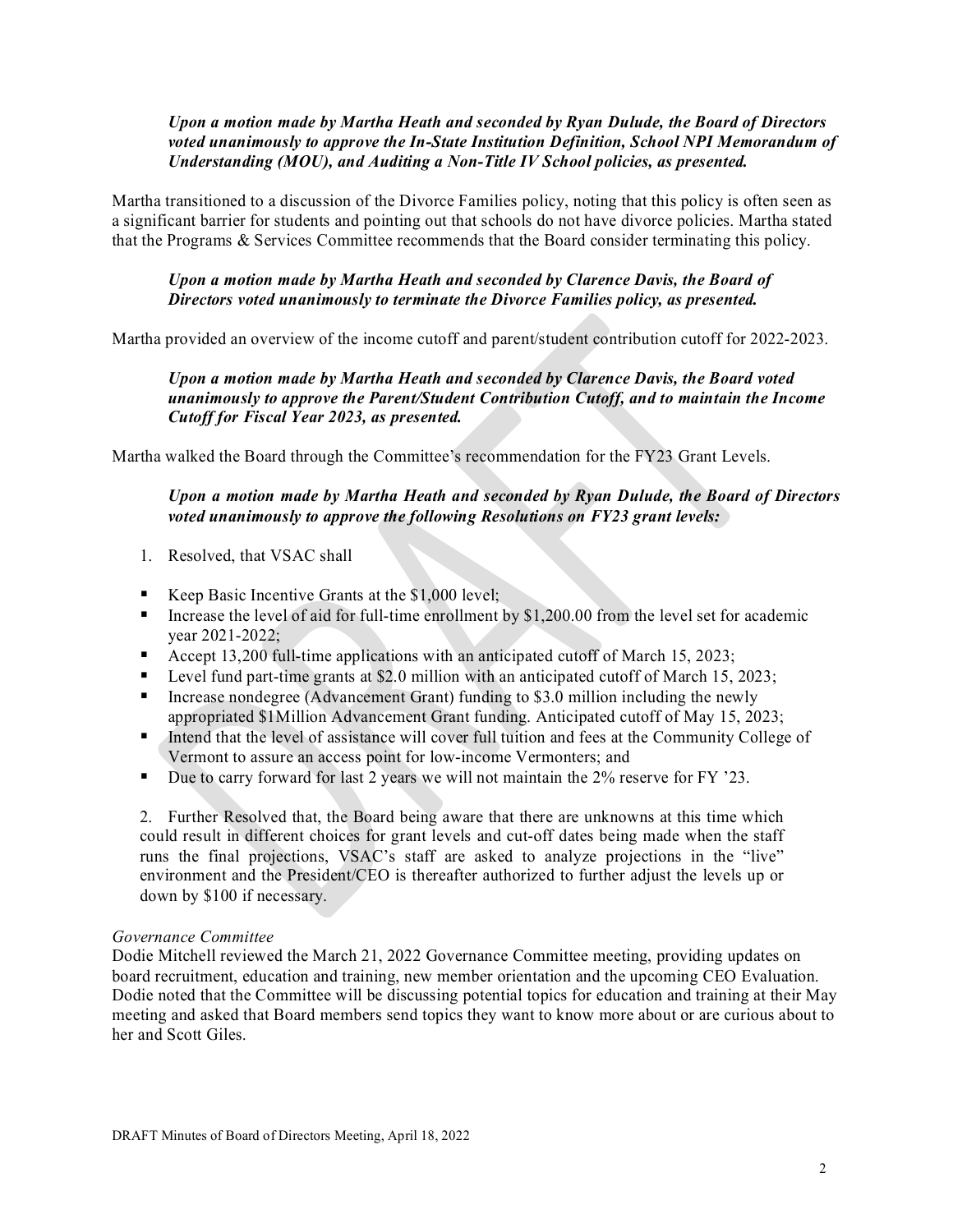### *Finance Committee*

Mike Stuart briefed the Board on the Finance Committee's March 21, 2022 meeting which focused on the 2022-2023 student loan bond, FFEL refinance options, and a review of the standing reports.

Tom Little reviewed the April 18 Committee meeting which focused on the proposed bond Authorizing Resolution and the bond program Reimbursement Intent Resolution. He walked the members through the Authorizing Resolution and Reimbursement Intent Resolution, copies of which were provided to the members in advance of the meeting. He explained the purpose of both Resolutions, and also of the Preliminary Official Statement and the Supplemental Indenture for the proposed bonds. Tom referred to his Memorandum, dated April 13, 2022 (and distributed to the members last week), detailing these and other pertinent documents that are part of the proposed bond issuance. He noted that a public hearing on the need for the student and parent loans to be funded with the bond proceeds was held on March 30, 2022, as required by federal law. A copy of the notice for the hearing and the Minutes of the hearing were shared with the members prior to the meeting. Tom and Mike Stuart responded to member questions.

*Upon a motion made by Beth Pearce and seconded by John McSoley, the Board voted unanimously to approve and adopt the 2022 Private Education Loan Financing Authorizing Resolution as distributed prior to the meeting and presented during the meeting.* 

*Upon a motion made by John McSoley and seconded by Beth Pearce, the Board voted unanimously to approve and adopt the Reimbursement Intent Resolution as distributed prior to the meeting and presented during the meeting.* 

### **Board Member Conflict of Interest Disclosures**

Tom Little reminded members of the previously distributed Conflict of Interest disclosure form and compliance certificate, and the VSAC Board of Directors Code of Ethics, and requested that these be completed and returned to him as soon as possible.

### **Executive Session**

*Upon a motion made by Dodie Mitchell and seconded by Clarence Davis, the Board voted unanimously to enter executive session at 2:34 p.m. to consider contractual matters, premature public knowledge of which would clearly place VSAC at a substantial disadvantage, and for the Committee to receive confidential advice from legal counsel. The following were requested to remain in the meeting, as they have information needed for the executive session: Scott Giles, Tom Little, Marilyn Cargill, Mike Stuart, and Patrick Leduc. 1 V.S.A. sec. 313 (a).*

The Board exited the session at 3:19 p.m.

# **Other Business & Adjournment**

There being no other business, the meeting adjourned at 3:19 p.m.

Respectfully submitted,